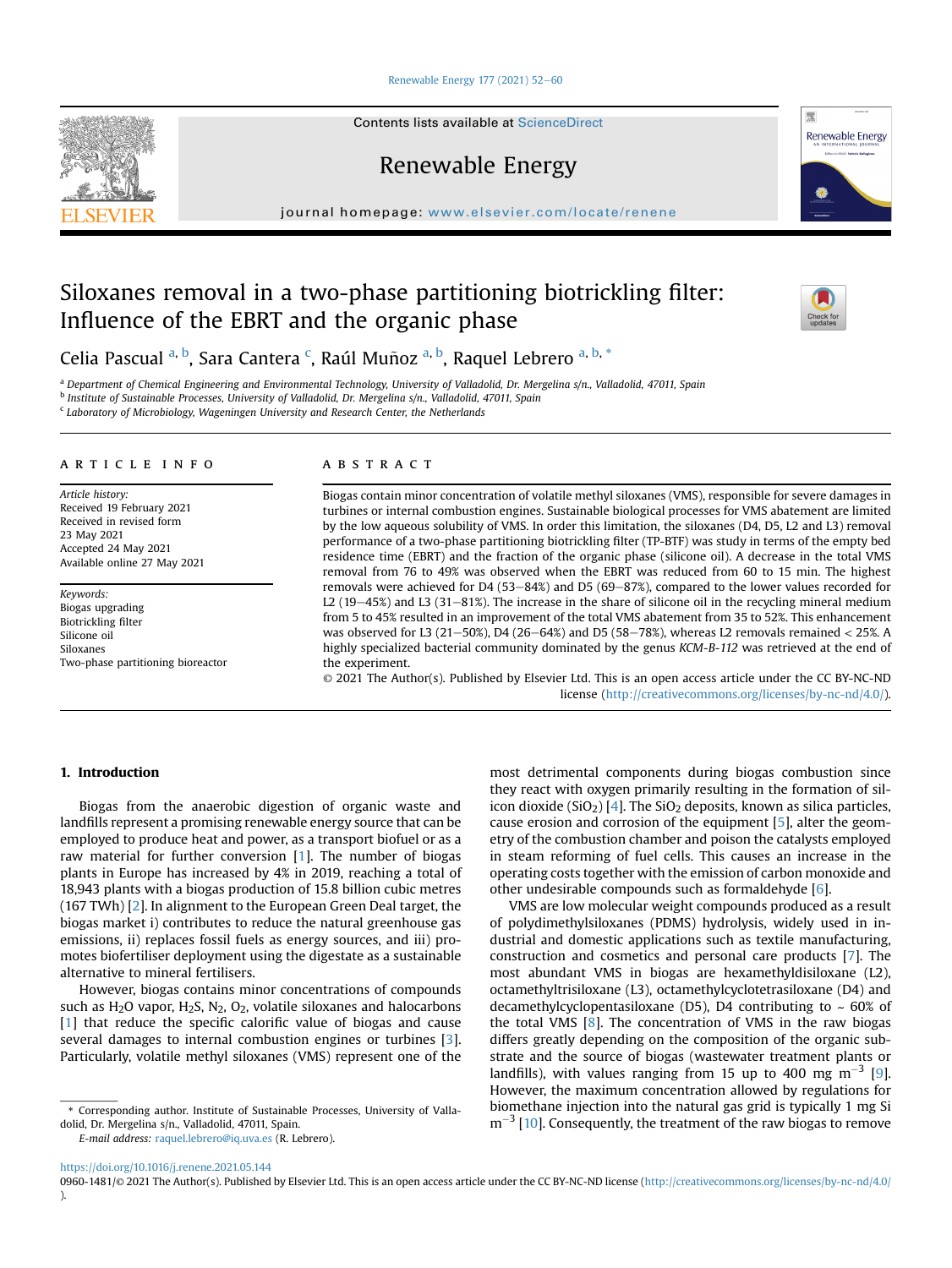VMS is of utmost importance. Among the commercially available physical-chemical technologies for siloxanes removal from biogas, adsorption on activated carbon and silica gel is the most commonly employed, followed by absorption, cryogenic condensation, catalytic and oxidation processes and membrane separation [\[11\]](#page-7-10). Despite the advantages associated to these conventional technologies, such as good abatement performance or robustness, they still face important drawbacks associated to their high energy demand, operating costs and environmental impact.

Albeit scarcely studied, biotechnologies represent a promising alternative for VMS removal due to their higher cost-effectiveness and environmental friendliness [[12](#page-7-11)]. Particularly, biotrickling filtration has been identified as the technology exhibiting the lowest operating costs for siloxanes removal from biogas compared to the above mentioned physical-chemical technologies [[13\]](#page-7-12). In this context, previous studies have evidenced the biodegradation of VMS in biotrickling filters (BTFs) under both anoxic and aerobic conditions [\[14,](#page-7-13)[15](#page-7-14)], either as single pollutants or in combination with trace biogas contaminants such as H2S, hexane, toluene and limonene [\[16](#page-7-15)[,17](#page-8-0)]. Nevertheless, maximum VMS removal efficiencies (REs) between 40 and 50% have been achieved due to the limited mass transfer of VMS from the gas phase to the aqueous phase (containing the microbial community responsible for VMS biodegradation), given the high hydrophobicity and low water solubility of these compounds. In this regard, Li et al. (2014) observed an increase in the performance of D4 removal of up to 74% at an empty bed residence time (EBRT) of 13.2 min in a biotrickling filter inoculated with Pseudomonas aeruginosa S240, which was associated to the presence of rhamnolipids, organic biosurfactants produced by Pseudomonas aeruginosa [\[18](#page-8-1)]. Thus, the implementation of two-phase partitioning bioreactors for the removal of VMS represents an unexplored but promising alternative to boost gasliquid mass transfer. These systems have been widely implemented for the treatment of hydrophobic volatile organic compounds (VOCs), such as hexane or methane. The presence of an additional organic phase in the bioreactor increases the driving force for the mass transfer, and therefore removal, of hydrophobic compounds [[19\]](#page-8-2). Recent advances have demonstrated the superior performance of a two-phase partitioning BTF (TP-BTF) compared to a conventional BTF (without organic phase) for the removal of four model VMS (L2, L3, D4 and D5) under aerobic conditions. Total VMS removal increased from values < 30% in the conventional BTF up to 70% in the TP-BTF, the highest removals being recorded for the cyclic VMS: ~80 and 90% for D4 and D5, respectively [\[20\]](#page-8-3).

Based on these promising results, this research aimed at assessing the potential of a TP-BTF for siloxanes removal under aerobic conditions with silicone oil as organic solvent. The influence of two operational parameters, the EBRT and the percentage of silicone oil in the mineral salt medium, was studied by gradually reducing the EBRT and increasing the percentage of silicone oil, respectively. In addition, the structure of the bacterial community enriched in the TP-BTF biofilm was analyzed in order to identify the most representative microorganisms involved in siloxanes biodegradation.

## 2. Materials and methods

#### 2.1. Mineral salt medium

The mineral salt medium (MSM) was composed of (g  $\mathsf{L}^{-1}$ ):  $KH_2PO_4$ , 0.7;  $K_2HPO_4 \cdot 3H_2O$ , 0.917; KNO<sub>3</sub>, 3; NaCl, 0.2; MgSO<sub>4</sub> $\cdot$ 7H<sub>2</sub>O, 0.345; CaCl<sub>2</sub> 2H<sub>2</sub>O, 0.026; and 2 mL L<sup>-1</sup> of a micronutrient solution containing (g L $^{-1}$ ): EDTA, 0.5; FeSO4·7H2O, 0.2; ZnSO4·7H2O, 0.01;  $MnCl_2 \cdot 4H_2O$ , 0.003;  $H_3BO_3$ , 0.003; CoCl<sub>2</sub> $\cdot 6H_2O$ , 0.02; CuCl<sub>2</sub> $\cdot 2H_2O$ , 0.001; NiCl<sub>2</sub>  $\cdot$  6H<sub>2</sub>O, 0.002; NaMoO<sub>4</sub>  $\cdot$  2H<sub>2</sub>O, 0.003. All chemicals used

for the preparation of the MSM were purchased from Panreac (Barcelona, Spain). L2 (98.5% purity), L3 (98% purity), D4 (98% purity) and D5 (97% purity) were obtained from Sigma Aldrich (San Luis, USA).

# 2.2. Experimental setup and operating procedure

The BTF [\(Fig. 1](#page-2-0)) consisted of a cylindrical PVC column (8.4 cm diameter, 37.5 cm height) with a working volume of 2 L, packed with Kaldnes K1 Micro rings (Evolution Aqua, UK). The synthetic VMS-loaded inlet stream was prepared by injecting a liquid mixture containing L2, L3, D4 and D5 with a syringe pump (Fusion 100, Chemyx Inc., USA) into a compressed air stream controlled by means of a rotameter. The VMS-loaded stream entered a mixing chamber to promote VMS volatilization and homogenization prior feeding at the bottom of the column.

The recirculation of the MSM-silicone oil liquid mixture was carried out by a peristaltic pump (Watson-Marlow 313D) from an external 1-L holding tank magnetically stirred at 300 rpm. This liquid mixture was continuously recycled to the top of the column at a linear velocity of 2 m  $h^{-1}$ , countercurrently with the VMSloaded air stream.

An abiotic test was initially performed to rule out the possibility of siloxanes removal by photolysis or adsorption, and to ensure that there was no biological activity in the system prior to inoculation. For this purpose, the test was initiated with the empty PVC column, while sterile packing material and MSM were added in subsequent steps.

The experimental period was divided in two test series devoted to assess (i) the influence of the EBRT and (ii) the effect of the silicone oil percentage.

## 2.2.1. Experimental Test Series I: Influence of the EBRT

The BTF was inoculated with an enriched culture obtained from a previous aerobic two-phase partitioning BTF operated for 172 days for the removal of VMS [[20](#page-8-3)]. After inoculation, the system was operated for 122 days in four different stages [\(Table 1\)](#page-2-1) at a silicone oil percentage of 30% and a total inlet VMS concentration ranging from 700 to 900 mg m $^{-3}$ , corresponding to an inlet concentration of  $\sim$ 100–200 mg m<sup>-3</sup> for each individual siloxane (L2, L3, D4 and D5). The EBRT was reduced from 60 min (S1.1) to 45 (S1.2), 30 (S1.3) and 15 min (S1.4) in subsequent stages.

# 2.2.2. Experimental Test Series II: Effect of the silicone oil percentage

The BTF was re-inoculated with the same enriched culture preserved in glycerol and subsequently reactivated in a 1.2 L glass bottle filled with 0.3 L of fresh MSM for 37 days. A mixture of VMS (L2, L3, D4 and D5) was added to the inoculum headspace as the only carbon and energy source at an initial concentration of ~300 mg m<sup>-3</sup>. The BTF was operated for 124 days in five different stages [\(Table 2\)](#page-2-2) at an EBRT of 1 h and a total inlet VMS concentration ranging from 700 to 850 mg  $m^{-3}$ . The silicone oil percentage was gradually increased from 5 up to 60% in successive stages.

Twice per week, 200 mL of the trickling culture broth were withdrawn (equivalent to a hydraulic retention time of 17.5 days), settled to recover the silicone oil and the liquid phase replaced with fresh MSM prior being returned to the BTF. No additional silicone oil was supplemented during the entire experimental period. The cultivation broth withdrawn was filtered through 0.7 µm and used for the determination of the pH and the total organic carbon (TOC), inorganic carbon (IC), total nitrogen (TN), total silicon (Si), nitrite and nitrate concentrations. VMS and  $CO<sub>2</sub>$  gas concentrations were daily analyzed using two gas sampling ports located at the inlet and outlet gas streams of the BTF.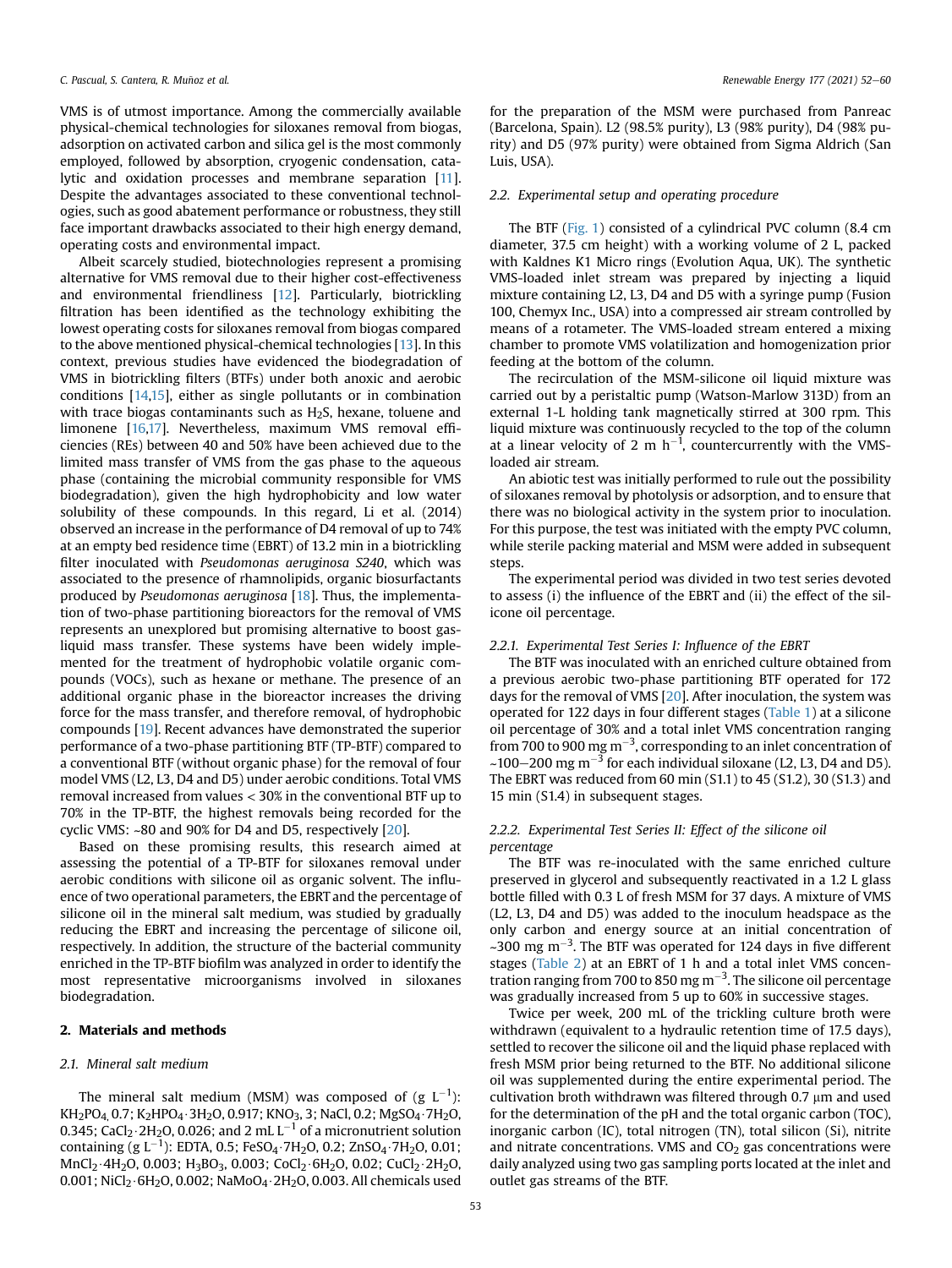<span id="page-2-0"></span>

Fig. 1. Schematic representation of the experimental set-up. (1) Biotrickling filter, (2) nutrient reservoir, (3) syringe pump, (4) rotameter, (5) mixing chamber, (6) air compressor, (7) peristaltic pump and (8) gas sampling ports.

## <span id="page-2-1"></span>Table 1 Experimental conditions during Experimental Test Series I.

|                  | EBRT (min) | Elapsed Time (days) | Inlet VMS concentration (mg $m^{-3}$ ) | Air flow (mL min <sup>-1</sup> ) |
|------------------|------------|---------------------|----------------------------------------|----------------------------------|
| <b>S1.1</b>      | 60         | $0 - 23$            | $759 \pm 122$                          | 33                               |
| <b>S1.2</b>      | 45         | $24 - 42$           | $705 \pm 65$                           | 44                               |
| S <sub>1.3</sub> | 30         | $43 - 73$           | $849 \pm 105$                          | 67                               |
| <b>S1.4</b>      |            | $74 - 122$          | $914 \pm 106$                          | 133                              |
|                  |            |                     |                                        |                                  |

#### <span id="page-2-2"></span>Table 2

Experimental conditions during the Experimental Test Series II.

|                  | Silicone Oil (%) | Elapsed Time (days) | Inlet VMS concentration (mg $m^{-3}$ ) |
|------------------|------------------|---------------------|----------------------------------------|
| <b>S2.1</b>      |                  | $0 - 44$            | $841 \pm 73$                           |
| S <sub>2.2</sub> | 15               | $45 - 58$           | $852 \pm 85$                           |
| <b>S2.3</b>      | 30               | $59 - 82$           | $844 \pm 81$                           |
| <b>S2.4</b>      | 45               | $83 - 109$          | $804 \pm 62$                           |
| S2.5             | 60               | $110 - 124$         | $784 \pm 76$                           |

# 2.3. Analytical procedure

VMS gas concentration was analyzed in a Bruker 3900 gas chromatograph (Palo Alto, USA) equipped with a flame ionization detector and a HP-5-MS (30 m  $\times$  0.25 mm  $\times$  0.25 µm) column. Both the detector and injector temperatures were maintained constant at 250 °C. The oven temperature was initially set at 40 °C for 2 min, then increased at 20 °C min<sup>-1</sup> up to 180 °C, maintained for 1 min and increased again at 20 °C min<sup>-1</sup> up to 200 °C. Finally, this temperature was maintained for 0.5 min.  $N_2$  was used as the carrier gas at a flow rate of 1 mL min $^{-1}$ . CO<sub>2</sub> and O<sub>2</sub> gas concentrations were determined in a Bruker 430 gas chromatograph (Palo Alto, USA) coupled with a thermal conductivity detector and equipped with a CP-Molsieve 5A (15 m  $\times$  0.53 mm  $\times$  15 µm) and a P-PoraBOND Q (25 m  $\times$  0.53 mm  $\times$  10 µm) columns. Oven, detector and injector temperatures were maintained constant at 45, 200 and 150 $\degree$ C, respectively, for 5 min. Helium was used as the carrier gas at a flow of 13.7 mL min $^{-1}$ .

The pH of the cultivation broth was determined using a glass membrane electrode 5014 T (Crison, Barcelona, Spain) and a pH-Meter BASIC 20 (Crison, Barcelona, Spain). TOC, IC and TN concentrations were measured in a TOC-VCSH analyzer coupled with a TNM-1 chemiluminescence module (Shimadzu, Japan). Silicon concentration was analyzed by means of an inductively coupled plasma optical atomic emission spectrometer (ICP-OES Radial Simultaneous Varian 725-ES, Agilent). Finally, nitrite and nitrate were determined in a HPLC-IC using a Waters 515 HPLC pump coupled with a conductivity detector (Waters 432) and equipped with an IC-PAK Anion HC column (4.6 mm  $\times$  150 mm) and an IC-Pak Anion Guard-Pak (Waters) according to Muñoz et al. (2013) [[21](#page-8-4)].

## 2.4. Microbial community analysis

Samples of 20 mL of the inoculum (BTF inoculum) and of the cultivation broth at the end of the Experimental Test Series I (BTF\_phase1) and II (BTF\_phase2) of the BTF operation were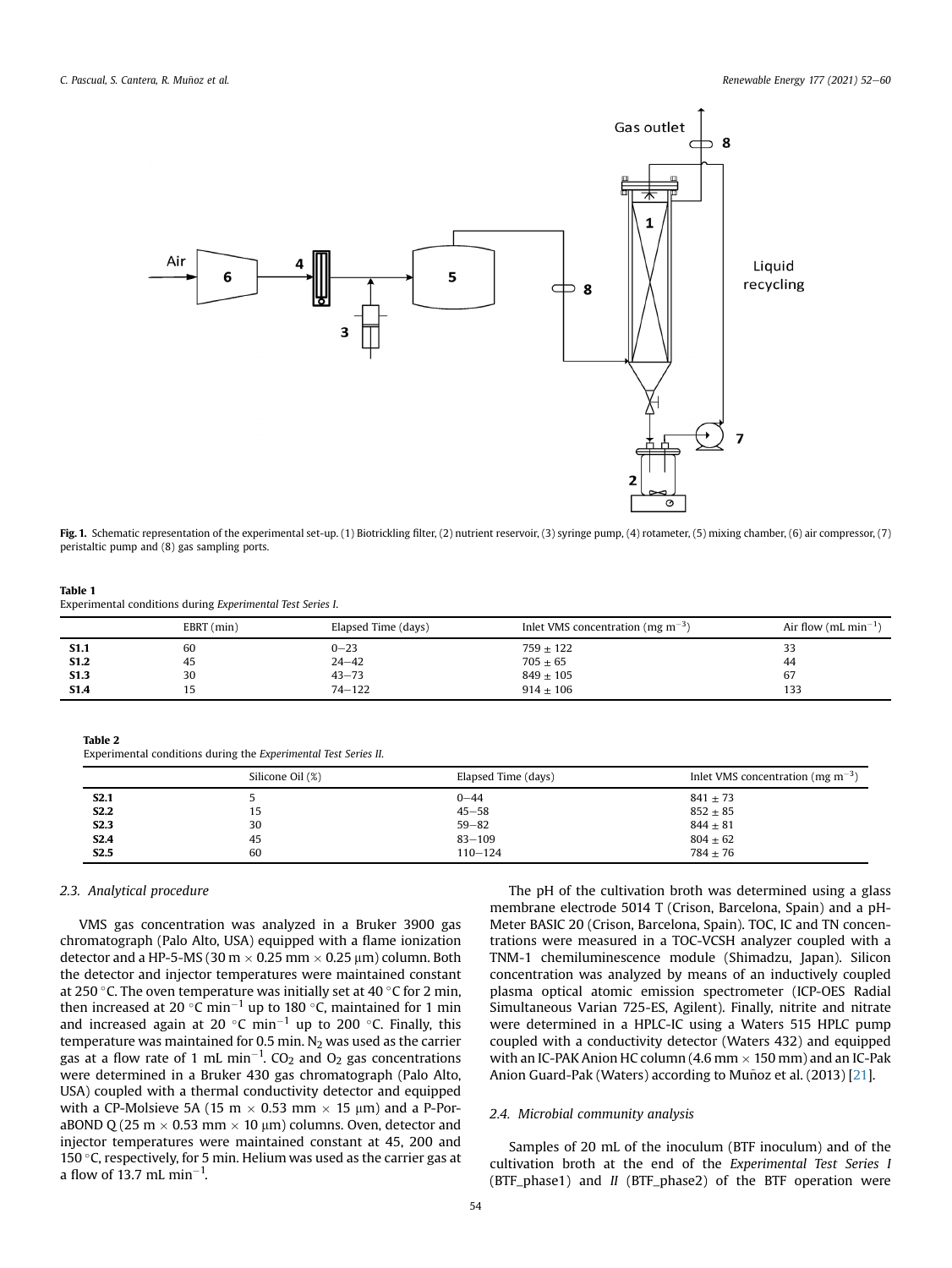withdrawn in duplicate for microbial analysis. The biomass was centrifuged at 13000 $\times$ g for 10 min. The resulting pellet was used for DNA extraction using the MasterPure™ Complete DNA Purification Kit (Epicenter Biotechnologies, USA) according to the manufacturer's instructions. DNA was quantified with Qubit dsDNA broad-range (BR) assays in a QFX Fluorometer (DENOVIX, USA) and subsequently purified. A negative control containing extra pure PCR water was also prepared for analysis (ZymoBIOMICS™ Microbial Community DNA Standard, CA, USA). The extracted DNA (2 biological replicates per sample) was sent for Illumina Miseq amplicon sequencing to the Foundation for the Promotion of Health and Biomedical Research of the Valencia Region (FISABIO, Spain). The sequencing was carried out in duplicate (2 technical replicates) for each biological replicate. For bacterial analysis, amplicon sequencing was developed targeting the 16S V3 and V4 regions (464bp, Escherichia coli based coordinates) with the bacterial primers S-D-Bact-0341-b-S-17 and S-D-Bact-0785-a- A-21, forward and reverse [\[22\]](#page-8-5). For archaeal determination, specific primers for archaea were used (349F S-D-Arch-0349-a-S-17-GYGCAS-CAGKCGMGAAW and 806R S-DArch-0786-a-A-20-GGACTACVSGGG-TATCTAAT) [\[23\]](#page-8-6). Illumina adapter overhang nucleotide sequences were added to the gene-specific sequences. Library construction was carried out using the Nextera XT DNA Sample Preparation Kit (Illumina, San Diego, CA). Libraries were then normalized and pooled prior to sequencing. Samples containing indexed amplicons were loaded onto the MiSeq reagent cartridge for automated cluster generation paired-end sequencing with a  $2 \times 300$  pb paired-end run (MiSeq Reagent kit v3 (MS-102-3001)) according to manufacturer's instructions (Illumina). The 16S rRNA gene sequences were processed using Mothur v1.43.5 following the Mother SOP [\(https://www.mothur.org/wiki/MiSeq\\_SOP](https://www.mothur.org/wiki/MiSeq_SOP)). Quality filter was performed using Mothur v1.43.5 according to Phandanouvong-Lozano et al. (2018). A second quality filter was conducted with the tools ribosensor, vecscreen, and chimeric search (NCBI Resource Coordinator., 2017) [\[25\]](#page-8-7) using the GenBank ® genetic sequence database (NCBI, USA). Sequences were then classified into Operational Taxonomic Units (OTUs) using the SILVA 16S rRNA gene reference database (Version: 138). The nucleotide sequence dataset obtained in this study has been deposited at DDBJ/ENA/GenBank as bioproject: PRJNA657479 ([https://www.](https://www.ncbi.nlm.nih.gov/bioproject/PRJNA657479) [ncbi.nlm.nih.gov/bioproject/PRJNA657479\)](https://www.ncbi.nlm.nih.gov/bioproject/PRJNA657479). Prior to diversity analysis, a rarefaction curve was used to determine if each sample was sequenced to a sufficient extent to represent its actual diversity [[26](#page-8-8)]. The rarefaction with 1000 randomizations showed that the smallest representative library was obtained with 15301 reads. Alpha diversity was calculated with the Inverse Simpson Index using Mothur v1.43.5, which quantifies the richness in a community with uniform evenness [\[24\]](#page-8-9). Beta diversity among samples was compared by using the Jaccard Index, which measures dissimilarity between two communities based on the taxonomic affiliation and abundance of each OTU [[27](#page-8-10)]. The heat-map of the Jaccard index and the Veen diagrams were developed with Mothur v1.43.5. An analysis of molecular variance (AMOVA) was performed to determine whether the genetic diversity within two or more communities was greater than their pooled genetic diversity and whether the spatial separation among the groups in the Jaccard analysis was statistically significant [[28](#page-8-11)]. The prokariotic community structure was analyzed using R version 3.6.3 (R Core Team, 2019). The main genera of the prokaryotic population is shown in heat-maps plotted using the package gplots (R Core Team, 2019) [[29](#page-8-12)].

# 2.5. Data analysis

The statistical data analysis was performed using SPSS 24.0 (IBM, USA). The results are given as the average  $\pm$  standard deviation. Significant differences were analyzed by ANOVA and post hoc analysis for multiple group comparisons. Differences were considered to be significant at  $p \leq 0.05$ .

# 3. Results and discussion

# 3.1. Influence of the EBRT

During BTF start-up, large fluctuations in the RE and elimination capacity (EC) were observed for L2, with average values in S1.1 of 45.3  $\pm$  16.5% and 0.07  $\pm$  0.04 g m<sup>-3</sup> h<sup>-1</sup>, respectively [\(Fig. 2](#page-3-0) and Figs. S1 and S2). These fluctuations were lower for L3, stabilizing by day 11 at an average RE and EC of  $81.1 \pm 3.1\%$  and  $0.13 \pm 0.03$  g m<sup>-3</sup> h<sup>-1</sup>, respectively. On the contrary, no significant fluctuations in the RE and EC were observed for D4 and D5, reaching average REs of 83.6  $\pm$  1.8 and 87.1  $\pm$  1.4%, respectively, which corresponded to ECs of 0.14  $\pm$  0.03 g m<sup>-3</sup> h<sup>-1</sup> for D4 and  $0.21 \pm 0.02$  g m<sup>-3</sup> h<sup>-1</sup> for D5 [\(Fig. 2.B and 2.](#page-3-0)C).

A significant decrease in the RE was observed for L2, L3 and D4 when the EBRT was reduced from 60 to 45 min during stage S1.2, remaining at average values of 21.4  $\pm$  17.8, 58.2  $\pm$  5.8 and 71.8  $\pm$  6.2%, respectively. Conversely, the removal of D5 was not affected, with steady values of 84.9  $\pm$  2.5%. However, these lower REs entailed statistically similar ECs due to the slight increase in the

<span id="page-3-0"></span>

Fig. 2. Average VMS inlet concentration (A), removal efficiencies (B) and elimination capacities (C) in the BTF as a function of the EBRT: 60 min (vertically striped bars), 45 min (white bars), 30 min (grey bars) and 15 min (diagonal striped bars). Vertical lines represent standard deviation from measurements under steady state. Columns within each group with different letters were significantly different at  $p < 0.05$  (a, b and c).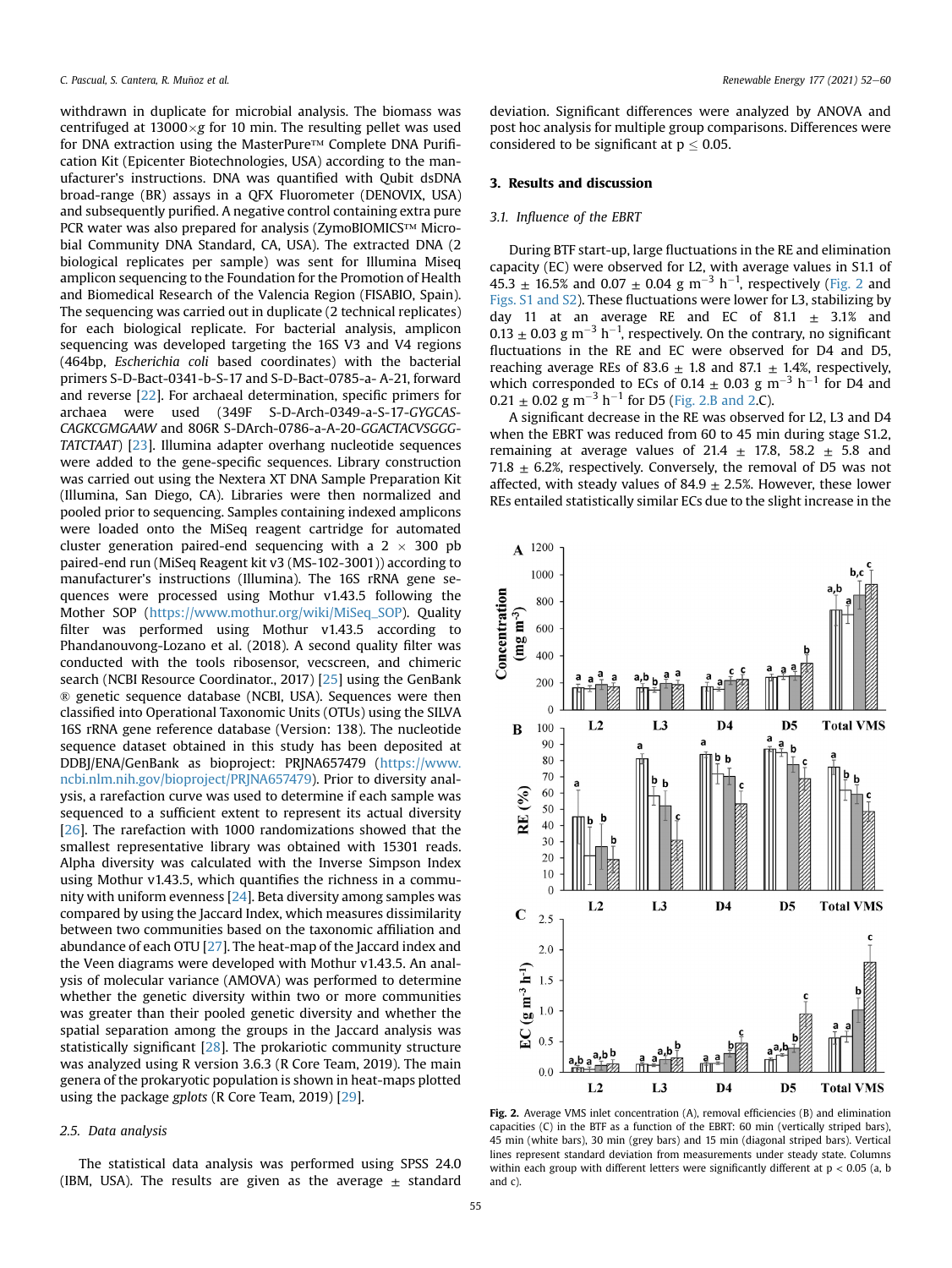VMS inlet load (IL) triggered by the decrease in the EBRT. Thus, average values of 0.05  $\pm$  0.04, 0.12  $\pm$  0.02, 0.15  $\pm$  0.02 and  $0.28 \pm 0.02$  g m<sup>-3</sup> h<sup>-1</sup> were recorded for L2, L3, D4 and D5, respectively.

The high removal performance recorded for D4 and D5 supported a further reduction in the EBRT to 30 min during S1.3. Unlike in stage S1.2, no significant differences were observed in the REs of L2, L3 and D4 when the EBRT was decreased from 45 to 30 min, stabilizing at  $27.0 \pm 13.8$ ,  $52.2 \pm 9.2$  and  $70.2 \pm 5.1$ %, respectively. On the contrary, this reduction in EBRT resulted in a detrimental effect in the removal of D5, which decreased to a steady value of 77.5  $\pm$  4.8%. The EC was significantly higher for all VMS in S1.3, with average values of 0.11  $\pm$  0.07, 0.21  $\pm$  0.06, 0.31  $\pm$  0.06 and  $0.39 \pm 0.07$  g m<sup>-3</sup> h<sup>-1</sup> for L2, L3, D4 and D5, respectively.

A final reduction in the EBRT to 15 min during S1.4 resulted in a significant deterioration of BTF performance, with a sharp decrease in the RE of L3, D4 and D5 down to  $30.8 \pm 12.1$ ,  $53.2 \pm 7.9$  and 68.7  $\pm$  7.0%, respectively. Moreover, the RE of L2 slightly decreased to 19.1  $\pm$  8.1% and exhibited large fluctuations as in the previous stages. Overall, a gradual increase in the EC was recorded for all VMS (Fig.  $S2$ ), with slightly higher values for L2 and L3 (0.14  $\pm$  0.07 and 0.24  $\pm$  0.12 g m<sup>-3</sup> h<sup>-1</sup>, respectively) and a significant improvement for D4 and D5 (0.48  $\pm$  0.10 and 0.95  $\pm$  0.20 g m $^{-3}$  h $^{-1}$ , respectively) compared to S1.3. The enhanced EC obtained for D5 compared to the rest of the compounds was associated to the slight increase in the average concentration of D5 in stage S1.4 compared to the other VMS [\(Fig. 2](#page-3-0).A).

The outlet VMS concentration gradually increased as the EBRT was reduced (Fig. S1), reaching minimum average values of 87.4  $\pm$  29.6, 30.8  $\pm$  8.2, 27.9  $\pm$  5.0 and 31.0  $\pm$  2.4 mg m<sup>-3</sup> for L2, L3, D4 and D5, respectively, at an EBRT of 60 min. Although values close to those required for energy production from biogas (<10 mg m $^{-3})$ were only achieved for the cyclic VMS, the lower siloxanes concentration expected in raw biogas could ensure the compliance with the maximum limit.

The best abatement performance was obtained for the cyclic VMS, with average REs for D5 slightly higher compared to those recorded for D4 (i.e. 15 % and 23% higher during stages S1.2 and S1.4, respectively). Moreover, the REs achieved during S1.1 for the cyclic VMS were higher than those reported in previous biodegradation studies. For instance, maximum D4 REs ~60% were reported by Wang et al. (2014) [\[30\]](#page-8-13), while Li et al. (2020) reached a removal of 72% for this VMS in a BTF inoculated with Pseudomonas Aeruginosa [[18](#page-8-1)]. Santos-Clotas et al. (2019) observed a maximum steady RE of 45% for D5 in a BTF when 20% of activated carbon was added to the packing material [[16\]](#page-7-15). Similarly, Zhang et al. (2020) recorded a D5 removal of 52%, although this abatement was associated to chemical absorption in the acidic recycling liquid [[17](#page-8-0)].

On the contrary, lower REs were achieved for the linear VMS, L2 and L3, the former exhibiting the lowest abatement performance. Thus, although a RE ~80% was obtained for L3 during S1.1, comparable to that of D4 and D5, values as low as 30% were recorded in subsequent stages. Similarly, L2 REs decreased from ~45% during  $S1.1-20%$  during stage S1.2, and remained at similar values throughout the rest of the experiment. The inferior performance recorded for L2 was attributed to its higher vapor pressure compared to the rest of the compounds (4.12 kPa at 25  $\degree$ C), which limits the solubility of L2 in the organic phase and could also promote its desorption (Rojas Devia and Subrenat (2013) demonstrated the lower mass transfer of siloxanes with higher vapor pressure from the gas phase into different oils [\[31](#page-8-14)]).

Overall, the total VMS removal decreased when decreasing the EBRT, reaching steady state values of  $75.8 \pm 4.5$ ,  $61.8 \pm 6.3$ , 59.2  $\pm$  5.8 and 48.6  $\pm$  6.0% in stages S1.1, S1.2, S1.3 and S1.4, respectively. Nevertheless, the EC gradually increased from  $0.56 \pm 0.10$  to  $0.58 \pm 0.09$ ,  $1.01 \pm 0.20$  and  $1.80 \pm 0.28$  g m<sup>-3</sup> h<sup>-1</sup> during stages S1.1, S1.2, S1.3 and S1.4, respectively, which clearly shows that the system was limited by mass transfer and not by biological activity. Similar results were obtained by the authors in a previous work conducted in a TP-BTF operated under the conditions described in stage S1.1: REs of 80 $-90\%$  for D4 and D5, 70 $-80\%$ for L3 and  $20-60\%$  for L2 [ $20$ ]. Thus, a clear influence of the EBRT in the abatement of VMS was observed, with a reduction of ~36% of the total removal performance when comparing stages S1.1 and S1.4. This detrimental effect was more remarkable for L2 and L3, which REs were reduced by ~60%.

Previous studies have also reported a deterioration in the performance of VMS abatement when decreasing the EBRT. For instance, Wang et al. (2014) reached the maximum RE for D4 (60.2%) operating at 24 min, decreasing to close to zero values when the EBRT was reduced to 2 min [[30](#page-8-13)]. In the present work, maximum D4 removals of 91.8% were achieved, although at the expenses of a higher EBRT of 60 min. Similarly, Santos-Clotas et al. (2019) observed a decrease in D5 abatement from 37 to 16% when the EBRT was reduced from 14.5 to 4 min [[16\]](#page-7-15). In this context, the EBRT has been consistently identified as one of the most important operational factors influencing the mass transfer from the gas phase to the biofilm and therefore, the removal performance of the BTFs [\[32\]](#page-8-15). It is important to remark that, although these EBRTs are considerably higher than those commonly used in BTFs devoted to waste gas treatment, the polluted air flowrates are at least one order of magnitude higher than biogas flowrates, and thus the higher EBRT will not result in comparatively larger bioreactor volumes. Despite the superior VMS abatement performance achieved at higher EBRTs, this parameter should be maintained as low as possible to facilitate the cost-competitiveness of process scale-up.

## 3.2. Effect of the silicone oil percentage

The recycling liquid (5% silicone oil, 95% MSM, v/v) was completely renewed in the BTF after completion of Experimental test series 1. In this context, high REs and ECs were achieved during start-up likely due to the absorption of the VMS in the fresh silicone oil (Figs. S3 and S4). These values gradually decreased and stabilized by day 27. The highest RE was achieved for D5 with an average steady value of 58.3  $\pm$  4.0%, corresponding to an EC of  $0.16 \pm 0.02$  g m<sup>-3</sup> h<sup>-1</sup>. Significantly lower REs were recorded for L2, L3 and D4, with average values of  $23.9 \pm 12.2$ ,  $21.2 \pm 12.1$  and 26.2  $\pm$  7.9%, respectively. Accordingly, lower ECs of 0.06  $\pm$  0.03,  $0.04 \pm 0.03$  and  $0.05 \pm 0.02$  g m<sup>-3</sup> h<sup>-1</sup> were obtained for L2, L3, and D4, respectively [\(Fig. 3](#page-5-0)).

A significant increase in the RE was observed for D4 during S2.2 when the percentage of silicone oil in the trickling solution was increased from 5 to 15%, reaching average values of  $52.6 \pm 8.7$ %. Since the VMS concentration was maintained roughly constant throughout the entire experiment, the EC values for D4 concomitantly increased up to and 0.38  $\pm$  0.10 g m<sup>-3</sup> h<sup>-1</sup>. Nevertheless, the increase in silicone oil percentage did not significantly affect the REs of L2, L3 and D5, which remained at  $19.4 \pm 14.1$ , 37.1  $\pm$  9.4 and 59.9  $\pm$  3.2%, respectively (corresponding to  $ECs = 0.05 \pm 0.04$  g m<sup>-3</sup> h<sup>-1</sup> for L2, 0.28  $\pm$  0.10 g m<sup>-3</sup> h<sup>-1</sup> for L3 and  $0.15 \pm 0.01$  g m<sup>-3</sup> h<sup>-1</sup> for D5).

Based on the positive effect observed for D5 abatement, the silicone oil percentage was further increased to 30, 45 and 60% in the subsequent stages. An improved removal performance was observed during S2.3, with REs increasing up to  $45.8 \pm 3.2$ , 58.8  $\pm$  2.8 and 71.2  $\pm$  3.5% for L3, D4 and D5, respectively, corresponding to ECs of 0.08  $\pm$  0.01, 0.10  $\pm$  0.01 and 0.16  $\pm$  0.01 g m<sup>-3</sup> h<sup>-1</sup> ([Fig. 3.B and 3.](#page-5-0)C). Similarly, the RE of the cyclic VMS slightly increased in S2.4, achieving steady values of  $64.7 \pm 4.1\%$  for D4 and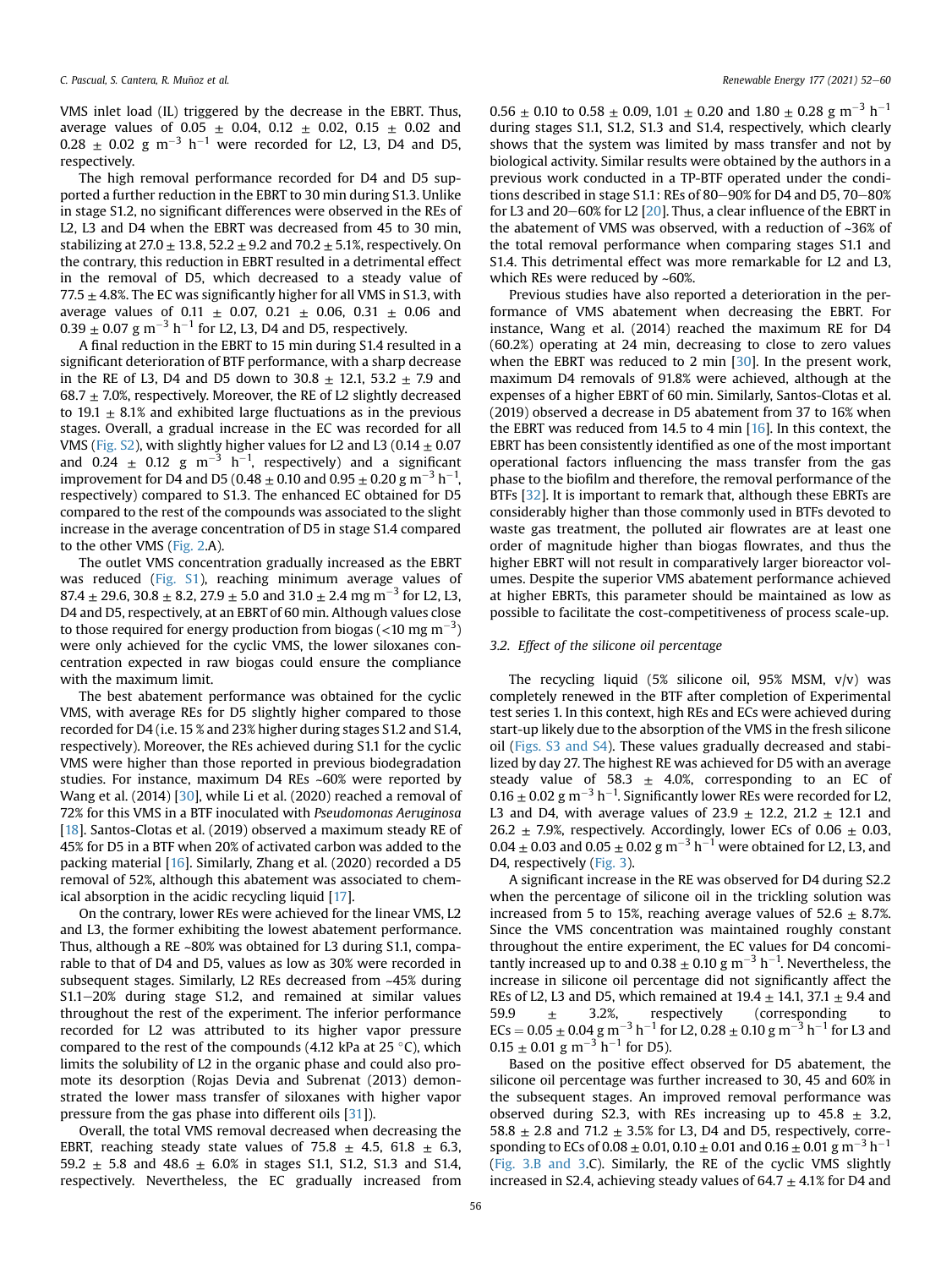<span id="page-5-0"></span>

Fig. 3. Average VMS inlet concentration (A), removal efficiencies (B) and elimination capacities (C) in the BTF operated with silicone oil percentages of 5% (vertically striped bars), 15% (white bars), 30% (grey bars), 45% (diagonal striped bars) and 60% (black bars). Vertical lines represent standard deviation from measurements under steady state. Columns within each group with different letters were significantly different at p < 0.05 (a, b and c).

78.0  $\pm$  2.6% for D5. However, the last increase in the silicone oil percentage from 45 up to 60% did not trigger any effect in the removal of these VMS, remaining at similar values of  $64.5 \pm 7.4$  and 75.9  $\pm$  3.1% for D4 and D5, respectively (corresponding to ECs of ~0.11 and 0.16 g m $^{-3}$  h $^{-1}$ , respectively). A slight enhancement of the L3 removal performance was recorded during stages S2.4 and S2.5. In this sense, the average REs and ECs increased to  $47.4 \pm 8.0\%$  and  $0.08 \pm 0.02$  g m $^{-3}$  h $^{-1}$  during S2.4 and to 50.2  $\pm$  3.1% and  $0.09\pm0.01$  g m $^{-3}$  h $^{-1}$  during S2.5. Finally, no statistically significant effect of the addition of silicone oil to the trickling solution of the BTF on the removal of L2 was observed, whose values remained at 22.6  $\pm$  6.8, 11.4  $\pm$  6.6 and 17.2  $\pm$  5.7% during stages S2.3, S2.4 and S2.5, respectively (corresponding to ECs of 0.05  $\pm$  0.02, 0.02  $\pm$  0.02 and 0.04  $\pm$  0.02 g m $^{-3}$  h $^{-1}$ ). Overall, the outlet VMS concentration gradually decreased as the silicone oil percentage was increased (Fig. S3). Minimum outlet concentrations were achieved when working with 30 and 45% of silicone oil, with average values of  $177.6 \pm 14.9, 91.7 \pm 10.7, 58.0 \pm 5.9$  and  $54.5 \pm 4.8$  mg m<sup>-3</sup> for L2, L3, D<sub>4</sub> and D<sub>5</sub>.

As expected, the highest REs were obtained for the cyclic VMS, with a lower abatement performance being recorded for the VMS with higher vapor pressure. On the other hand, the total VMS removal gradually increased from stage S2.1 (5% silicone oil) to stage S2.4 (45% silicone oil), reaching steady state values of 34.6  $\pm$  7.4, 41.8  $\pm$  6.8, 48.8  $\pm$  2.5 and 52.4  $\pm$  4.4 in the subsequent stages. Similarly, the total VMS EC increased from  $0.29 \pm 0.08$  g m<sup>-3</sup> h<sup>-1</sup> at stage S2.1 up to  $0.42 \pm 0.06$  g m<sup>-3</sup> h<sup>-1</sup> at S2.4.

Overall, a clear influence of the silicone oil percentage in the trickling solution was observed when increased from 5 to 45%. A higher non-aqueous/aqueous phase ratio allows for an increase in the interfacial area involved in mass transport, thus improving the mas transfer of siloxanes from the gas phase to que liquid phase, as indicated in Equation [\(1\).](#page-5-1)

<span id="page-5-1"></span>
$$
F_{G/W} = K_L^{G/W} a \left( \frac{C_G}{H_{G/w}} - C_W \right)
$$
 (1)

Where  $F<sub>G/W</sub>$  represents the volumetric pollutant mass transfer rate (g m<sup>-3</sup> h<sup>-1</sup>),  $K_1^{G/W}$ a is the overall volumetric mass transfer coefficient  $(h^{-1})$ , C<sub>G</sub> and C<sub>W</sub> are the pollutant concentrations (g  $\rm m^{-3}$ ) in the gas and aqueous phase, respectively, and  $\rm H_{G/W}$  the dimensionless Henry's law constant.

According to Eq. [\(1\)](#page-5-1), mass transfer of gaseous pollutants from the gas to the aqueous phase depends on the concentration gradient available for mass transport, which is in turn determined by the dimensionless Henry's law constant of the target pollutant  $(H_G/W,$  so-called gas-water partitioning coefficient) [[33](#page-8-16)].  $H_G/W$ values in the order of ~100 have been reported for siloxanes, which are up to 6 orders of magnitude higher than those of water soluble compounds [[34](#page-8-17),[35](#page-8-18)]. These high values decrease the global concentration gradient, and therefore, the volumetric pollutant mass transfer rate. On the contrary, the partition coefficient air/silicone oil ( $H<sub>G/SO</sub>$ ) for hydrophobic pollutants can be up to 4000 times lower compared to that of air/water, boosting their concentration gradient in TP-BTFs [\[36\]](#page-8-19). For instance, the partition coefficient of hexane decreases from ~70 in water to ~0.0058 in silicone oil [[37\]](#page-8-20). Unfortunately, to the best of our knowledge, the  $H<sub>G/SO</sub>$  values for VMS remain to be determined.

On the contrary, the increase in the silicone oil percentage from 45 to 60% did not affect siloxanes removal. Similarly, previous studies have found a maximum silicone oil/aqueous phase ratio above which a further addition of silicone oil did not result into an enhanced abatement performance. For instance, Ascón-Cabrera et al. (1995) assessed the effect of the silicone oil/aqueous phase ratio in the interfacial area, achieving the maximum value at 30% of silicone oil within the tested range of 8.3-83% [[38](#page-8-21)]. Lebrero et al. (2014) also observed that an increase in the silicone oil percentage from 10 to 20% did not improve the hexane abatement in a TP-BTF, which was attributed to a harmful effect of the silicone oil on the packing material and therefore a reduction of its water holding capacity [\[19](#page-8-2)].

# 3.3. Short-term fate of carbon

The biodegradation of the VMS was also monitored by  $CO<sub>2</sub>$ production throughout the entire experiment. During the Experimental Test Series 1, no direct correlation between the VMS EC and the  $CO<sub>2</sub>$  production was observed. In this sense, the average  $CO<sub>2</sub>$ production reached steady values of  $3.7 \pm 0.2$ ,  $2.2 \pm 0.3$ ,  $4.6 \pm 1.1$ and 2.2  $\pm$  1.0 g m<sup>-3</sup> h<sup>-1</sup> in S1.1, S1.2, S1.3 and S1.4, respectively (Fig. S5.A). Thus, the highest  $CO<sub>2</sub>$  production was recorded in S1.3, while the highest total VMS EC was achieved in S1.4. This lack of correlation was attributed to an additional  $CO<sub>2</sub>$  production resulting from the degradation of cell debris and death biomass from the bacterial culture during the initial adaptation period. On the contrary, during the second experimental phase, the average  $CO<sub>2</sub>$ production increased concomitantly with the increase in the total VMS EC, reaching steady values of 2.2  $\pm$  0.8, 5.3  $\pm$  0.3, 5.7  $\pm$  0.6,  $6.0 \pm 0.2$  and  $6.1 \pm 0.4$  g m<sup>-3</sup> h<sup>-1</sup> in stages S2.1, S2.2, S2.3, S2.4 and S2.5, respectively (Fig. S5.B).

Both TOC and Si concentration followed a similar trend throughout the entire experiment, which suggested that the TOC concentration in the cultivation broth was related to dissolved siloxanes or secondary metabolites, such as dimethylsilanediol and/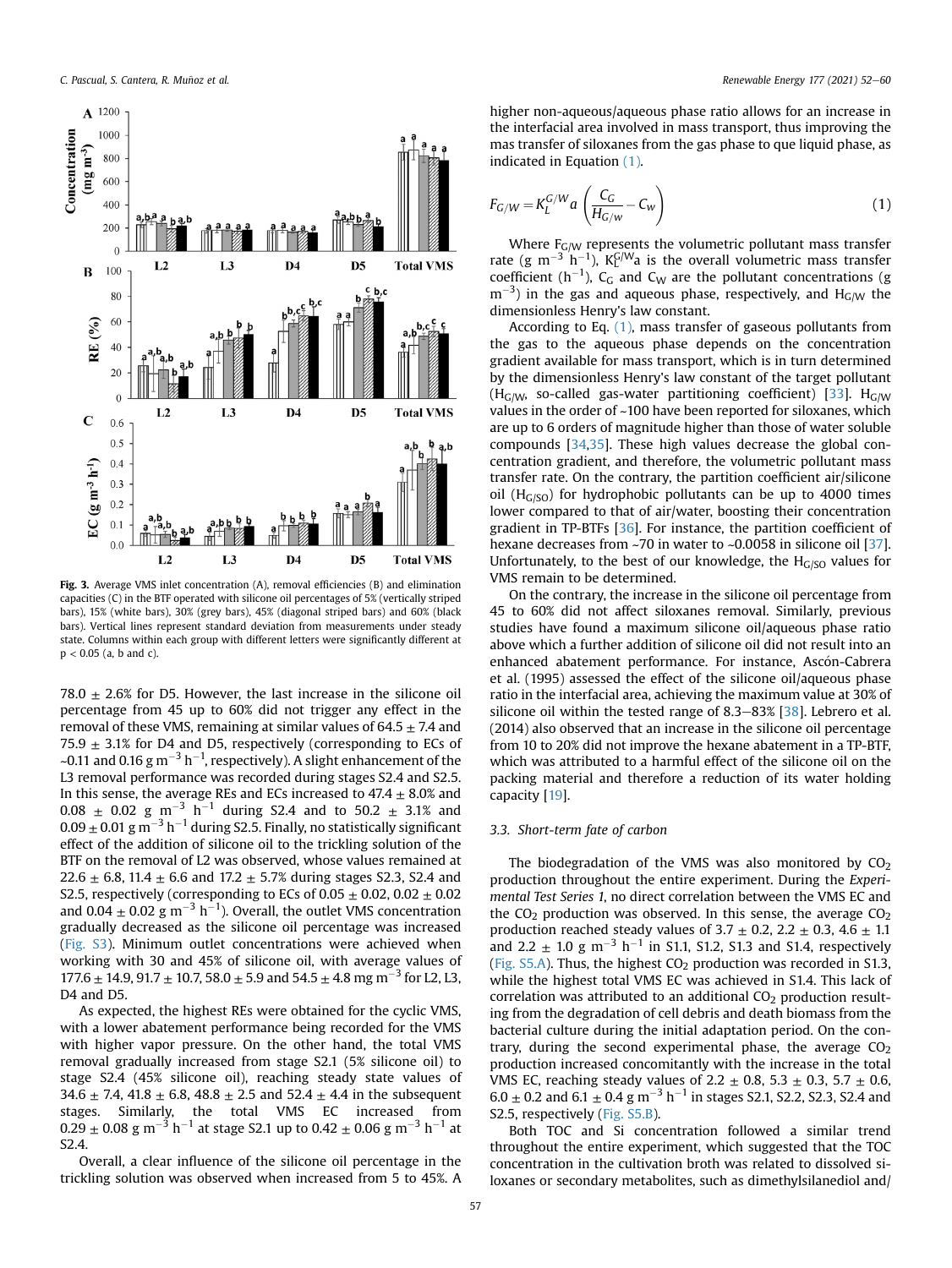<span id="page-6-0"></span>

Fig. 4. Heat map showing the differential relative abundance of the most representative genus 53 OTUs during BTF operation. OTUs with relative abundances <0.5 were not included in the data analysis. The dendrogram on top represents hierarchical clustering of the sample points. Data is presented as relative abundance per sample (%).

or silicic acid [\[18](#page-8-1)[,30\]](#page-8-13). The TOC concentration in the cultivation broth progressively increased during stages S1.1 and S1.2, reaching a maximum value of 115 mg  $L^{-1}$  by day 41 (Fig. S6.A). Afterwards, a reduction in the TOC concentration was observed, stabilizing at 39  $\pm$  7 mg L<sup>-1</sup> from day 64 onwards. This reduction in the organic carbon concentration corresponded to the increase observed in the  $CO<sub>2</sub>$  production, which was associated to the activation of bacteria capable of degrading the dissolved secondary metabolites. Similarly, the total Si concentration increased up to 10.1 mg  $L^{-1}$  by day 41 and then stabilized at 2.1  $\pm$  0.4 mg L<sup>-1</sup> from day 64. It is important to highlight that the MSM replacement rate was maintained constant throughout the entire experiment.

Similar to the  $CO<sub>2</sub>$  production, the TOC and Si concentration in the trickling solution increased throughout the stages of the second experimental phase as the percentage of silicone oil was increased. The highest concentrations were recorded during S2.5 with maximum values of 258 and 7.4 mg  $L^{-1}$  for the TOC and total Si, respectively, by day 121 (Fig. S6.B). This was attributed to an enhanced mass transfer of silicone compounds due to the increase in the silicone oil percentage, which boosts a secondary path for the transport of VMS from the gas phase to the liquid phase via the silicone oil, thus improving their global mass transfer [[39](#page-8-22)].

# 3.4. Prokaryotic diversity and community structure

The 16S rRNA gene sequence analysis of the prokaryotic population present in the TP-BTF revealed the presence of 332550 sequences that belonged to a total of 1493 OTUs affiliated with bacterial genera. No archaeal representatives were detected neither using universal primers nor specific primers for archaea (349F-806R). Bacterial richness did not differ significantly between samples according to the alpha diversity analysis (Fig. S7). Indeed, from the total species detected (132), BTF\_phase1 (83 total species) shared more than 70% of the species with BTF\_phase2 (95 total species) and more than 60% with the inoculum (84 total species) (Fig. S8). This fact can be explained by the long enrichment period of the inoculum used and indicates a direct correlation between the organisms found and biological siloxane degradation. Similar studies have observed a drastic shift to a less diverse and more specialized community when treating siloxanes [\[17,](#page-8-0)[20,](#page-8-3)[40](#page-8-23)], and therefore, lower bacterial diversities in comparison with bacterial enrichments treating less complex compounds [\[24\]](#page-8-9).

On the other hand, bacterial beta diversity was significantly higher in the inoculum (AMOVA,  $p < 0.05$ ), which supported that the inoculum had a similar number of OTUs than those detected after BTF operation, but the OTUs found were more even in the inoculum (Fig. S9). The main representatives of the inoculum belonged to the phylum Proteobacteria, such as representatives of the uncultured genus Acidithiobacillaceae\_KCMB-112 (35.3  $\pm$  5.2%), the genus Reyranella (10.1  $\pm$  2.5%), Pseudoxanthomonas (7.0  $\pm$  3.1%) and Parvibaculum (4.1  $\pm$  0.5%). The other most represented phyla were Bacteroidetes (Terrimonas  $6.8 \pm 1.8\%$  and Flavobacterium  $3.8 \pm 0.9$ %) and Verrucomicrobia represented mainly by the genus Opitutus  $(2.6 \pm 1.8\%)$  [\(Fig. 4\)](#page-6-0).

The population shifted towards a more specialized bacterial community during BTF operation at the end of Experimental Test Series I. The bacterial community was then dominated by representatives of the genus KCM-B-112, which constituted  $73.0 \pm 0.9\%$  of the population. To a lesser extent, some Alphaproteobacteria representatives from the genus Parvibaculum (4.6  $\pm$  0.3%) and the genus Reyranella (2.5  $\pm$  0.05%) were identified in this stage. Moreover, the population of Bacteroidetes and Verrucomicrobia were dominated in this stage by Ferruginibacter (3.2  $\pm$  0.3%) and Opitutus  $(3.3 \pm 1.8\%)$ , respectively. The increase in the silicone oil content by 30% barely shifted the bacterial population. Hence, after 124 days of operation (end of Experimental Test Series II), Acidithiobacillaceae\_KCMB-112 remained dominant (65.3  $\pm$  0.2% of the community). The verrucomicrobial genus Opitutus (7.6  $\pm$  0.1%), the alphaproteobacteria Parvibaculum (5.8  $\pm$  0.1%) and Reyranella  $(5.4 \pm 0.3%)$ , and the gammaproteobacteria Tahibacter  $(5.7 \pm 1.5%)$ were also representative [\(Fig. 4](#page-6-0)).

Despite the microbiology involved in siloxanes degradation has been scarcely investigated, the genus Pseudomonas has been frequently identified as the most plausible organism able to degrade complex silicone compounds [[15,](#page-7-14)[18,](#page-8-1)[41\]](#page-8-24). However, no species of the genus Pseudomonas were found in the present study. Similarly, in previous enrichments using D4 and D5 as the main carbon source and sewage as the inoculum [\[17,](#page-8-0)[20,](#page-8-3)[40](#page-8-23)], the main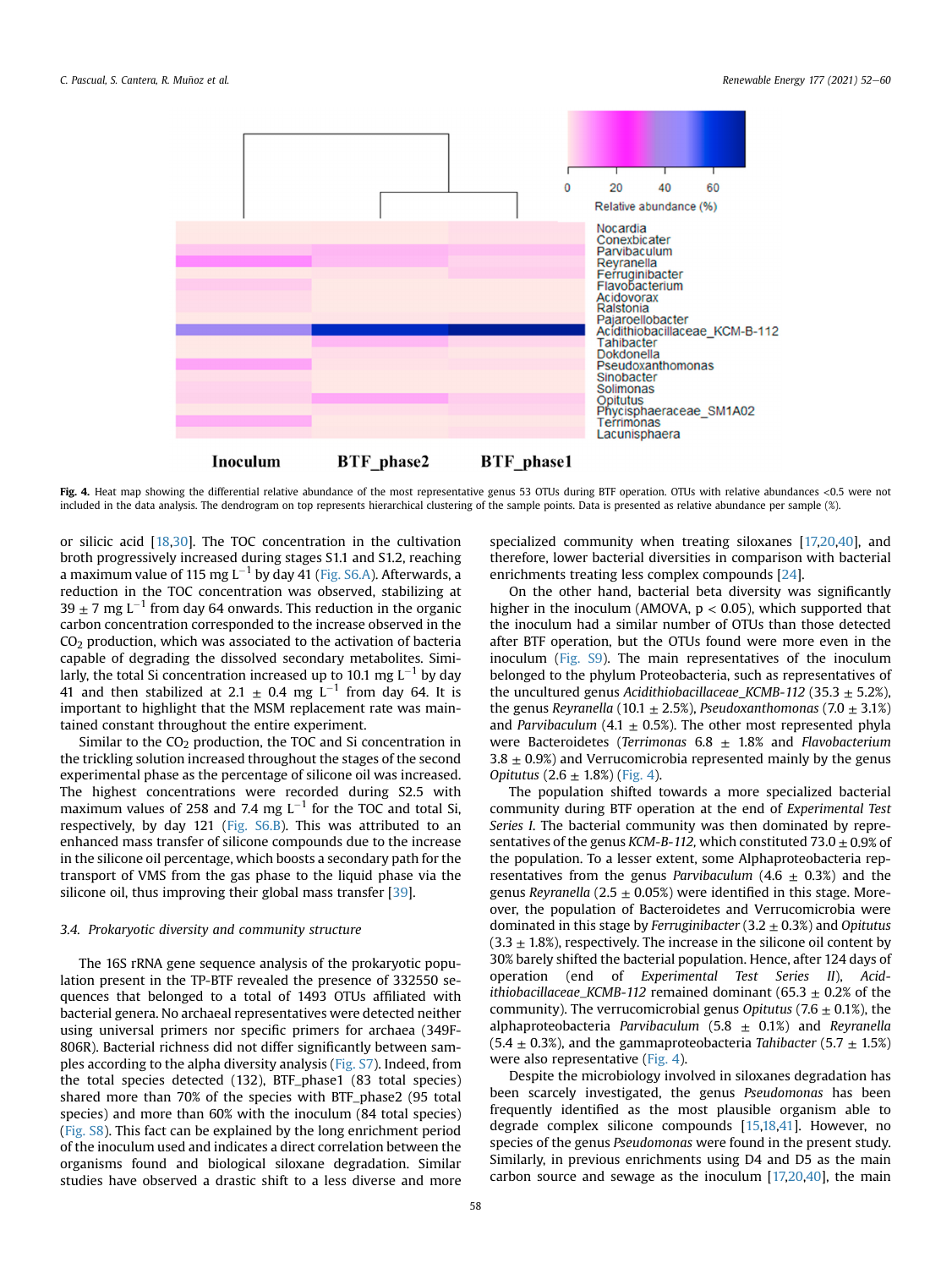organisms enriched during VMS biodegradation were not identify as Pseudomonas species. Boada et al. (2020) reported a new species of the genus Methylibium to be the most efficient D4 degrader [\[40\]](#page-8-23). Pascual et al. (2020) obtained a similar consortium to the one enriched in this study using D4 and D5 as the only carbon and energy source. This consortium was dominated by the genera Pseudoxanthomonas  $(3-21%)$ , Reyranella  $(8-10%)$ , Chitinophaga (5-7%), Flavobacterium (2-11.2%) and a recently discovered uncultured genus from the family Acidithiobacillaceae, KCMB-112  $(7-20%)$  $(7-20%)$  $(7-20%)$  [20]. Zhang et al. (2020) enriched a prokaryotic population highly dominated by the archaeal genus Ferroplasma (85.5%), and the bacterial genus Acidithiobacillus (9.5%) in a reactor devoted to the simultaneous removal of siloxanes and  $H_2S$  [\[17\]](#page-8-0). However, in Zhang's study the members of the genus Acidithiobacillus were related to the removal of  $H_2S$ , and not to the degradation of siloxanes. The present study determined a member of the family Acidithiobacillaceae as the main bacterial genus in a consortium that efficiently removed siloxanes up to values of 80%. This uncultured genus (KCMB-112) has been found at urban deposits and also in contaminated soils where the pH was neutral or slightly alkaline, and H2S was not detected [\[42\]](#page-8-25). More research about Acidithiobacillaceae KCMB-112 should be conducted, with the main objective of isolating novel species of this genus, and carefully studying their capability to degrade siloxanes, as well as their taxonomic affiliation.

## 4. Conclusions

The influence of two key operating parameters on siloxanes abatement performance in a two-phase partitioning BTF was evaluated: the EBRT and the organic phase percentage. A clear negative influence of the decrease in EBRT on the total VMS removal was observed, decreasing from 76% down to 49% when this parameter was reduced from 60 to 15 min. Among the VMS, satisfactory REs were achieved for the cyclic VMS,  $D4$  (53–84%) and D5  $(69 - 87%)$ , while the detrimental effect of the decrease in EBRT on the abatement performance was more remarkable for the linear VMS, L2 (19 $-45\%$ ) and L3 (31 $-81\%$ ). Conversely, the positive effect of increasing the organic phase resulted in the improvement of the total VMS removal from 35 to 52% when silicone oil percentage in the trickling solution was increased from 5 to 45%. This enhancement was observed for L3  $(21–50\%)$ , D4  $(26–64\%)$  and D5  $(58-78%)$ . However, no effect was recorded in L2 abatement, whose REs remained lower than 25% throughout the entire experiment. This inferior performance was associated to its lower solubility in the organic phase due to the higher vapor pressure and the likely formation of L2 as an intermediate metabolite of D4 degradation.  $CO<sub>2</sub>$  production, and the presence of dissolved TOC and Si in the cultivation broth confirmed VMS biodegradation throughout the entire experiment. Although a lower removal performance was obtained compared to physicochemical technologies for siloxanes abatement, these results certainly encourage further optimization of this novel generation of high-mass transfer, low cost and sustainable biotechnologies. Finally, the removal of VMS resulted in a highly specialized bacterial community dominated by the genus KCM-B-112, which represented ~70% of the population.

## CRediT authorship contribution statement

**Celia Pascual:** Investigation, Formal analysis, Writing  $-$  original draft. Sara Cantera: Formal analysis, Writing  $-$  original draft. Raúl **Muñoz:** Conceptualization, Writing – review & editing, Supervision, Funding acquisition. Raquel Lebrero: Conceptualization, Writing  $-$  review & editing, Supervision, Funding acquisition.

## Declaration of competing interest

The authors declare that they have no known competing financial interests or personal relationships that could have appeared to influence the work reported in this paper.

# Acknowledgements

This work was supported by the URBIOFIN project. The project has received funding from the Bio Based Industries Joint Undertaking under the European Union's Horizon 2020 research and innovation program under grant agreement No 745785. The support from the regional government of Castilla y León and the EU-FEDER programme (CLU 2017-09 and UIC 071) is also acknowledged. The European Commission-H2020- MSCA-IF-2019 is also gratefully acknowledged for the financial support of the project ENHANCEMENT (897284).

## Appendix A. Supplementary data

Supplementary data to this article can be found online at [https://doi.org/10.1016/j.renene.2021.05.144.](https://doi.org/10.1016/j.renene.2021.05.144)

## References

- <span id="page-7-0"></span>[1] H.M. Zabed, S. Akter, J. Yun, G. Zhang, Y. Zhang, X. Qi, Biogas from microalgae: technologies, challenges and opportunities, Renew. Sustain. Energy Rev. 117 (2020) 109503, [https://doi.org/10.1016/j.rser.2019.109503.](https://doi.org/10.1016/j.rser.2019.109503)
- <span id="page-7-1"></span>[2] [European Biogas Association, European Biogas Association Statistical Report,](http://refhub.elsevier.com/S0960-1481(21)00827-2/sref2) [2020.](http://refhub.elsevier.com/S0960-1481(21)00827-2/sref2)
- <span id="page-7-2"></span>[3] R. Muñoz, L. Meier, I. Diaz, D. Jeison, A review on the state-of-the-art of physical/chemical and biological technologies for biogas upgrading, Rev. Environ. Sci. Biotechnol. 14 (2015) 727-759, [https://doi.org/10.1007/s11157-](https://doi.org/10.1007/s11157-015-9379-1) [015-9379-1](https://doi.org/10.1007/s11157-015-9379-1).
- <span id="page-7-3"></span>[4] M. MosayebNezhad, A.S. Mehr, A. Lanzini, D. Misul, M. Santarelli, Technology review and thermodynamic performance study of a biogas-fed micro humid air turbine, Renew. Energy 140 (2019) 407-418, [https://doi.org/10.1016/](https://doi.org/10.1016/j.renene.2019.03.064) [j.renene.2019.03.064.](https://doi.org/10.1016/j.renene.2019.03.064)
- <span id="page-7-4"></span>[5] K. Gaj, Applicability of selected methods and sorbents to simultaneous removal of siloxanes and other impurities from biogas, Clean Technol. Environ. Policy 19 (2017) 2181-2189, [https://doi.org/10.1007/s10098-017-1422-](https://doi.org/10.1007/s10098-017-1422-1) [1](https://doi.org/10.1007/s10098-017-1422-1).
- <span id="page-7-5"></span>[6] M. Ajhar, M. Travesset, S. Yüce, T. Melin, Siloxane removal from landfill and digester gas - a technology overview, Bioresour. Technol. 101 (2010)<br>2913–2923, <https://doi.org/10.1016/j.biortech.2009.12.018>.
- <span id="page-7-6"></span>[7] N. De Arespacochaga, C. Valderrama, J. Raich-montiu, M. Crest, Understanding the effects of the origin , occurrence , monitoring , control , fate and removal of siloxanes on the energetic valorization of sewage biogas  $-$  a review, Renew. Sustain. 52 (2015) 366-381, <https://doi.org/10.1016/j.rser.2015.07.106>.
- <span id="page-7-7"></span>[8] G. Ruiling, C. Shikun, L. Zifu, Research progress of siloxane removal from biogas, Int. J. Agric. Biol. Eng. 10 (2017) 30-39, [https://doi.org/10.3965/](https://doi.org/10.3965/j.ijabe.20171001.3043) ijabe.20171001.3043.
- <span id="page-7-8"></span>[9] J.N. Kuhn, A.C. Elwell, N.H. Elsayed, B. Joseph, Requirements, techniques, and costs for contaminant removal from landfill gas, Waste Manag. 63 (2017) 246-256, <https://doi.org/10.1016/j.wasman.2017.02.001>.
- <span id="page-7-10"></span><span id="page-7-9"></span>[E.C. For Standardization, 2016. EN 16723-1](http://refhub.elsevier.com/S0960-1481(21)00827-2/sref10).
- [11] M. Shen, Y. Zhang, D. Hu, J. Fan, G. Zeng, A review on removal of siloxanes from biogas: with a special focus on volatile methylsiloxanes, Environ. Sci. Pollut. Res. 25 (2018) 30847-30862, [https://doi.org/10.1007/s11356-018-](https://doi.org/10.1007/s11356-018-3000-4) [3000-4.](https://doi.org/10.1007/s11356-018-3000-4)
- <span id="page-7-11"></span>[12] R. Lebrero, A.C. Gondim, R. Pérez, P.A. García-Encina, R. Muñoz, Comparative assessment of a biofilter, a biotrickling filter and a hollow fiber membrane bioreactor for odor treatment in wastewater treatment plants, Water Res. 49 (2014) 339-350, [https://doi.org/10.1016/j.watres.2013.09.055.](https://doi.org/10.1016/j.watres.2013.09.055)
- <span id="page-7-12"></span>[13] G. Soreanu, M. Béland, P. Falletta, K. Edmonson, L. Svoboda, M. Al-Jamal, [P. Seto, Approaches concerning siloxane removal from biogas - a review, Can.](http://refhub.elsevier.com/S0960-1481(21)00827-2/sref13) [Biosyst. Eng./Le Genie Des Biosyst. Au Canada. 53 \(2011\)](http://refhub.elsevier.com/S0960-1481(21)00827-2/sref13).
- <span id="page-7-13"></span>[14] S.C. Popat, M.A. Deshusses, Biological removal of siloxanes from landfill and digester gases: opportunities and challenges, Environ. Sci. Technol. 42 (2008) 8510-8515, <https://doi.org/10.1021/es801320w>.
- <span id="page-7-14"></span>[15] F. Accettola, G.M. Guebitz, R. Schoeftner, Siloxane removal from biogas by biofiltration: biodegradation studies, Clean Technol, Environ. Pol. 10 (2008) 211-218, <https://doi.org/10.1007/s10098-007-0141-4>
- <span id="page-7-15"></span>[16] E. Santos-Clotas, A. Cabrera-Codony, E. Boada, F. Gich, R. Muñoz, M.J. Martín, Efficient removal of siloxanes and volatile organic compounds from sewage biogas by an anoxic biotrickling filter supplemented with activated carbon, Bioresour. Technol. 294 (2019) 122136, [https://doi.org/10.1016/](https://doi.org/10.1016/j.biortech.2019.122136)